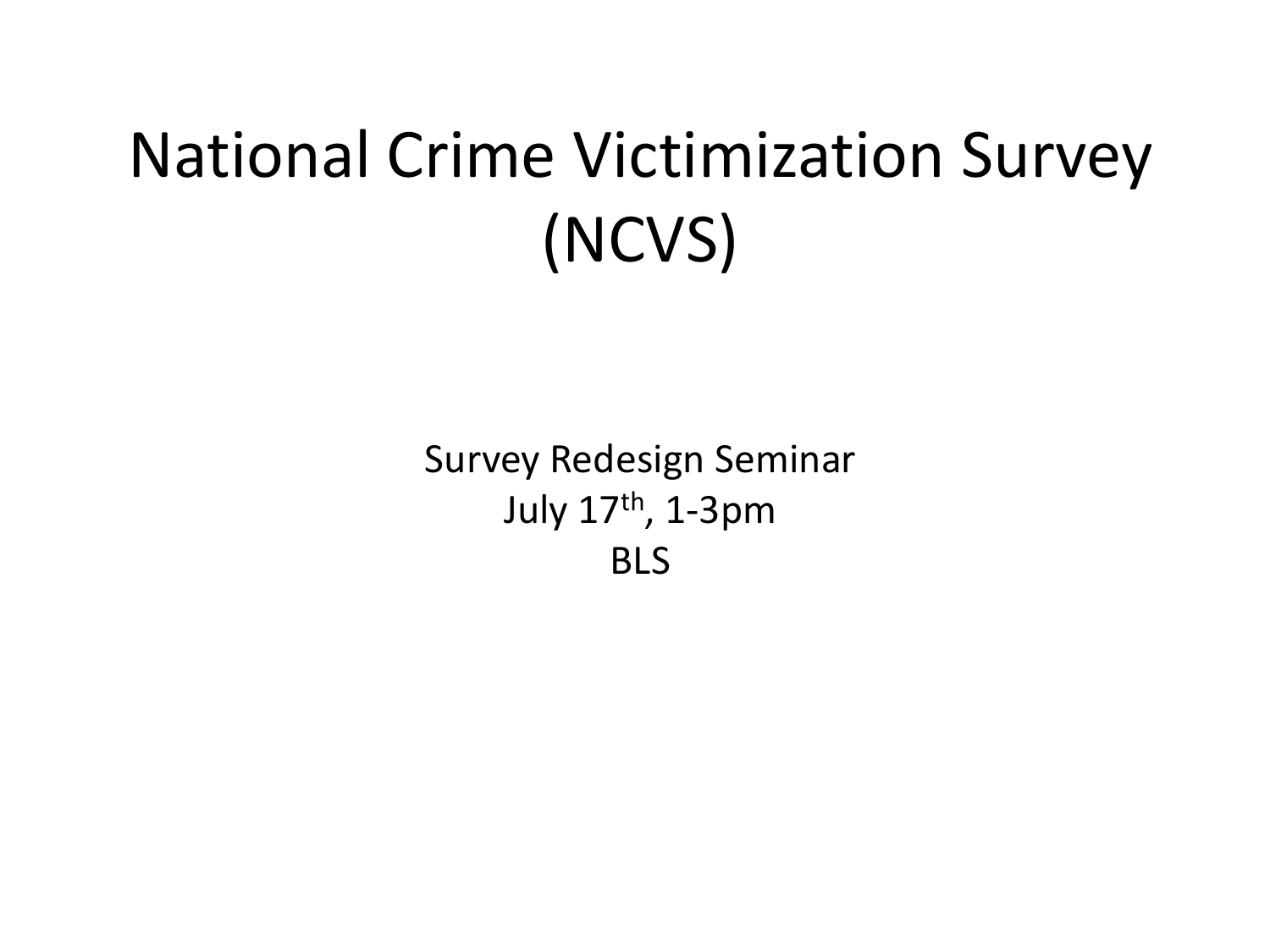# NCVS Overview

- Annual estimates of level and changes in household and person criminal victimizations in the U.S.
- Household sample frame
	- Households:~60,000 interviewed twice a year
	- Persons: ~90,00 persons interviewed twice a year
- Rotating panel design- HHs interviewed up to 7 waves over a 3-year period
- 6-month reference period
- Mixed-mode: TIS 1 in-person, TIS2-7 primarily by phone; Replacement households- in-person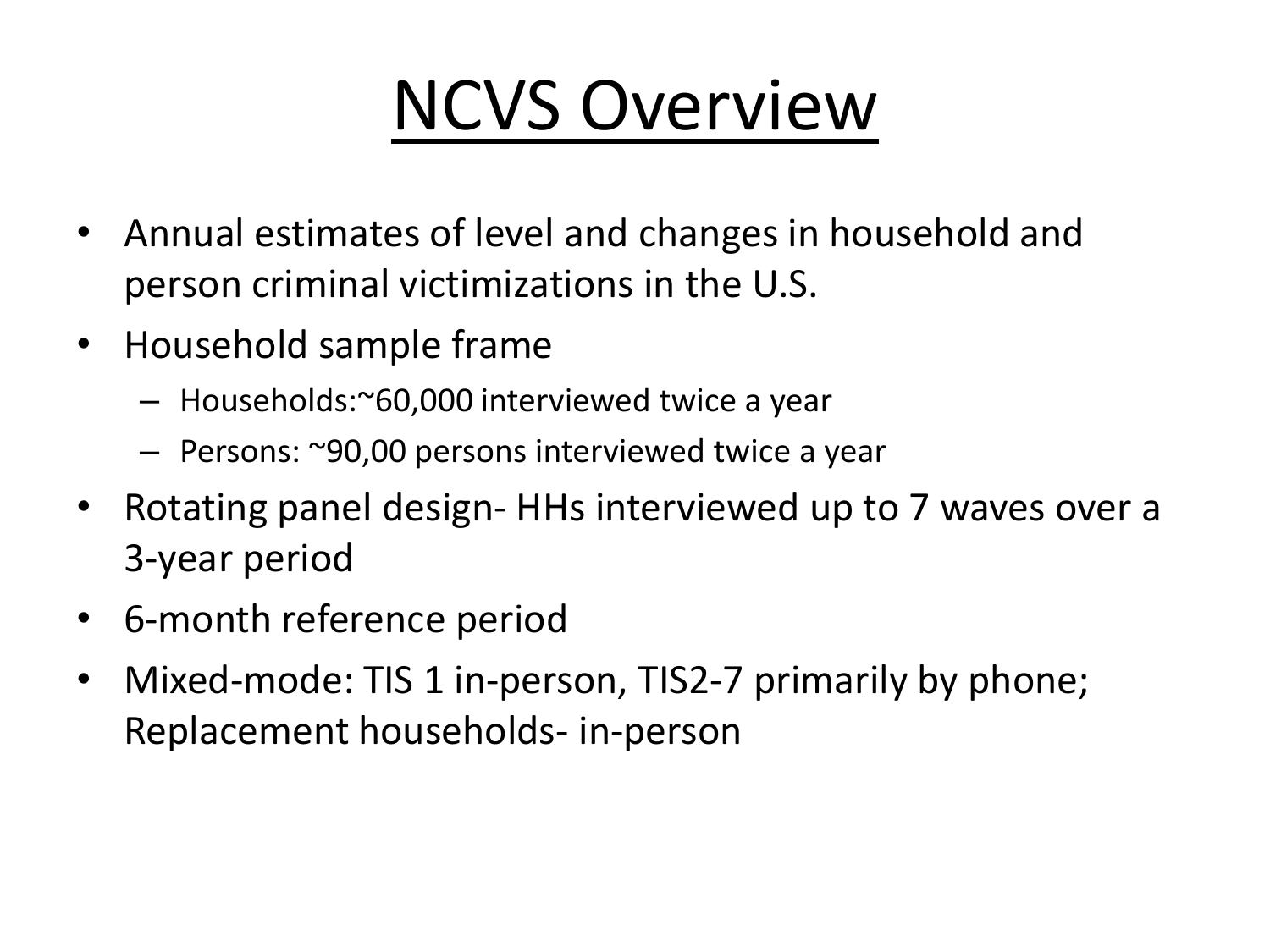# Redesign Motivations

- Survey was flat funded for more than a decade and cuts in sample and quality controls caused a break in series.
- National Academy of Science panel on NCVS
- Initial focus 2008
	- Restoration of sample/reliability
	- Containing costs
- Current focus
	- Restoring core sample and quality
	- Modernization and stakeholder utility/value
	- Costs
	- Handling the unexpected—screening issues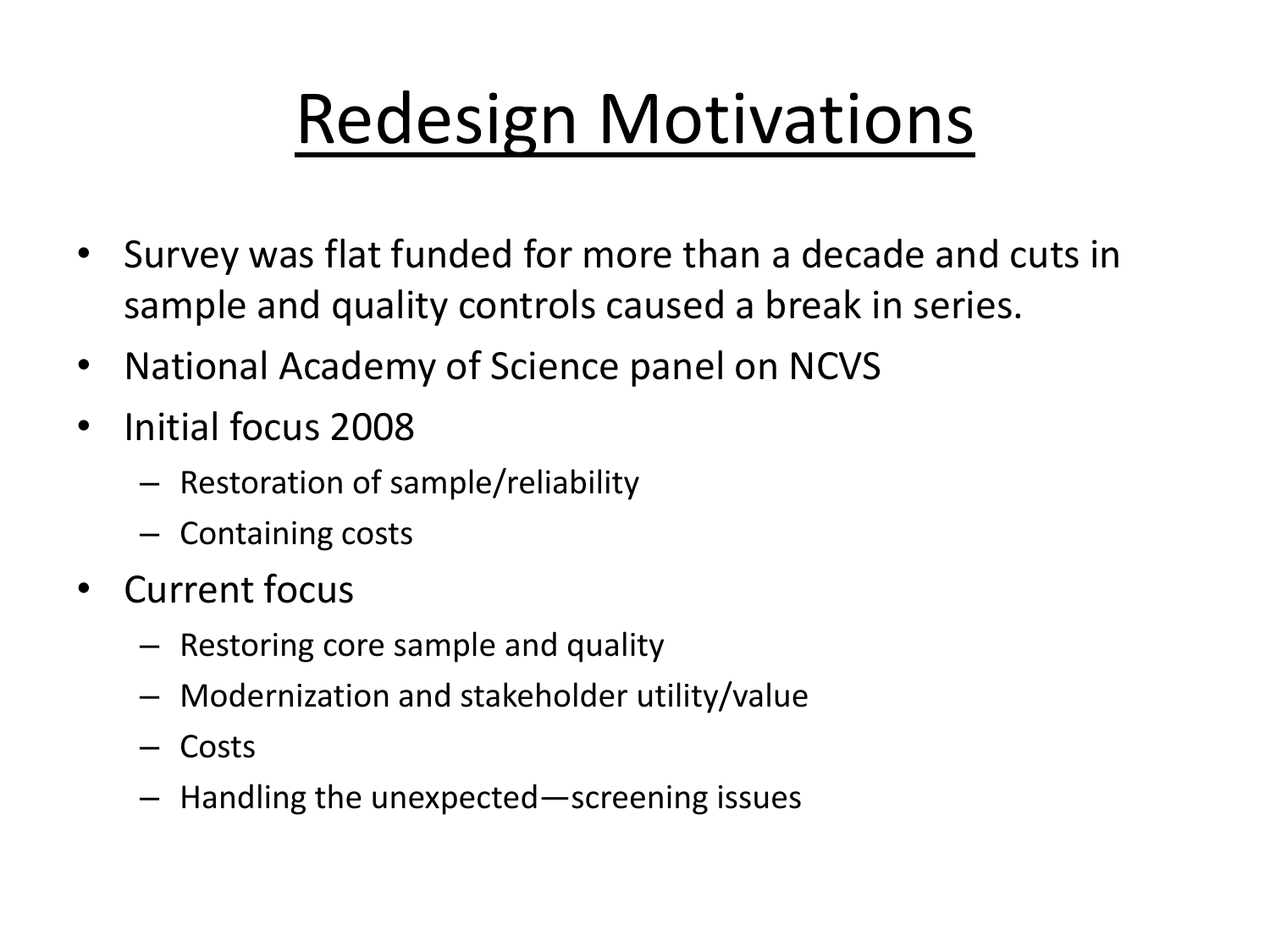# Restoring the Core Design

- Sample re-instatement.
	- Restore precision and reliability
	- Sample is back to 1997 levels for households
- Interviewer training
	- All interviewers have been trained for the first time in a decade.
- Expand interviewer evaluation metrics beyond simply response rates.
- Assessment of the effects of improvements on annual rates.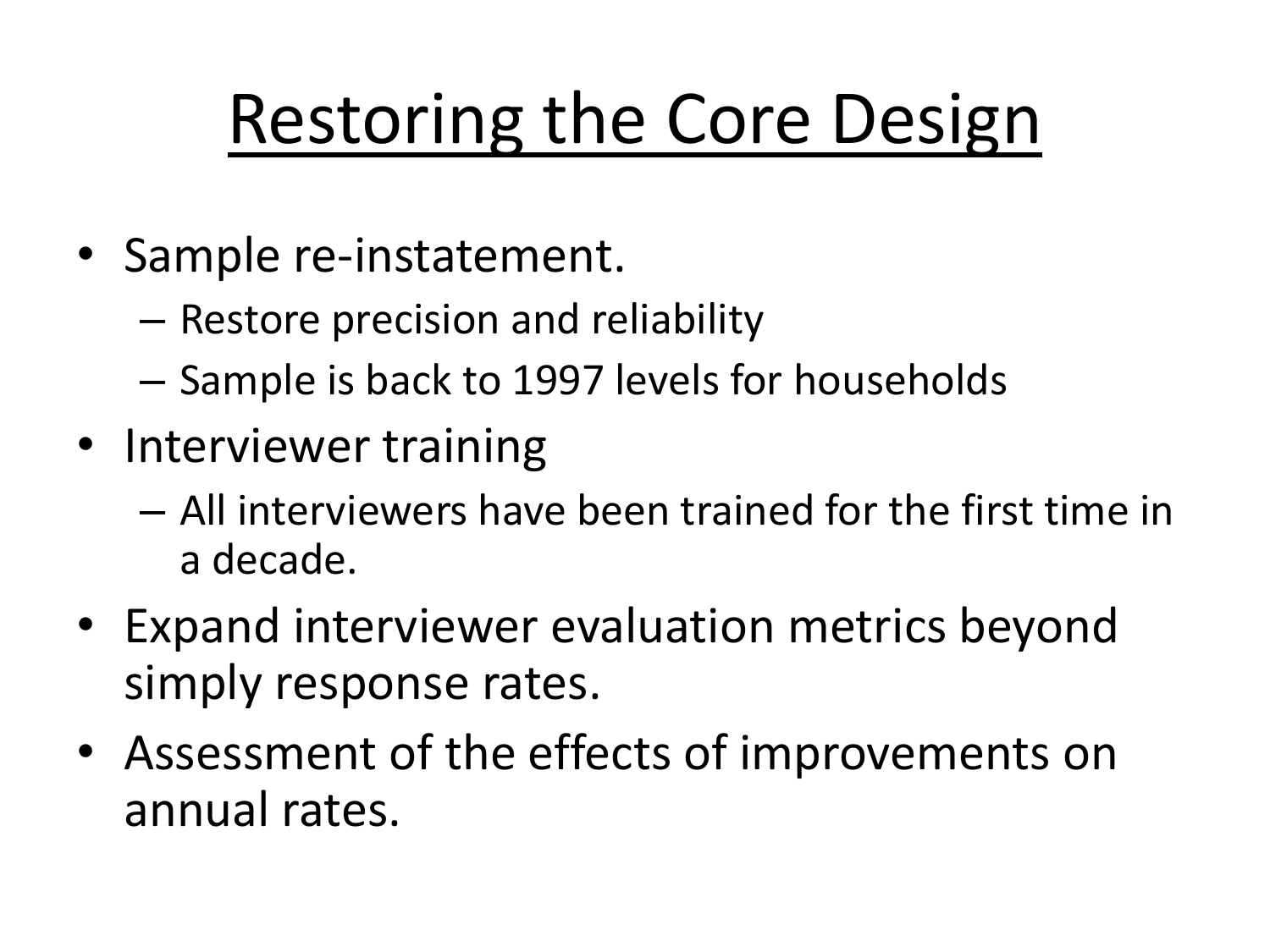Fundamental Re-negotiation of Relationship with Census

- Substantially expanded IAA to include more specifics on what is expected from Census.
- NCVS is one of two surveys participating in Census re-organization of field and central office staff.
- Adopted Census implementation team design around internal service providers
- Introduction of paradata analytics to address cost and quality issues.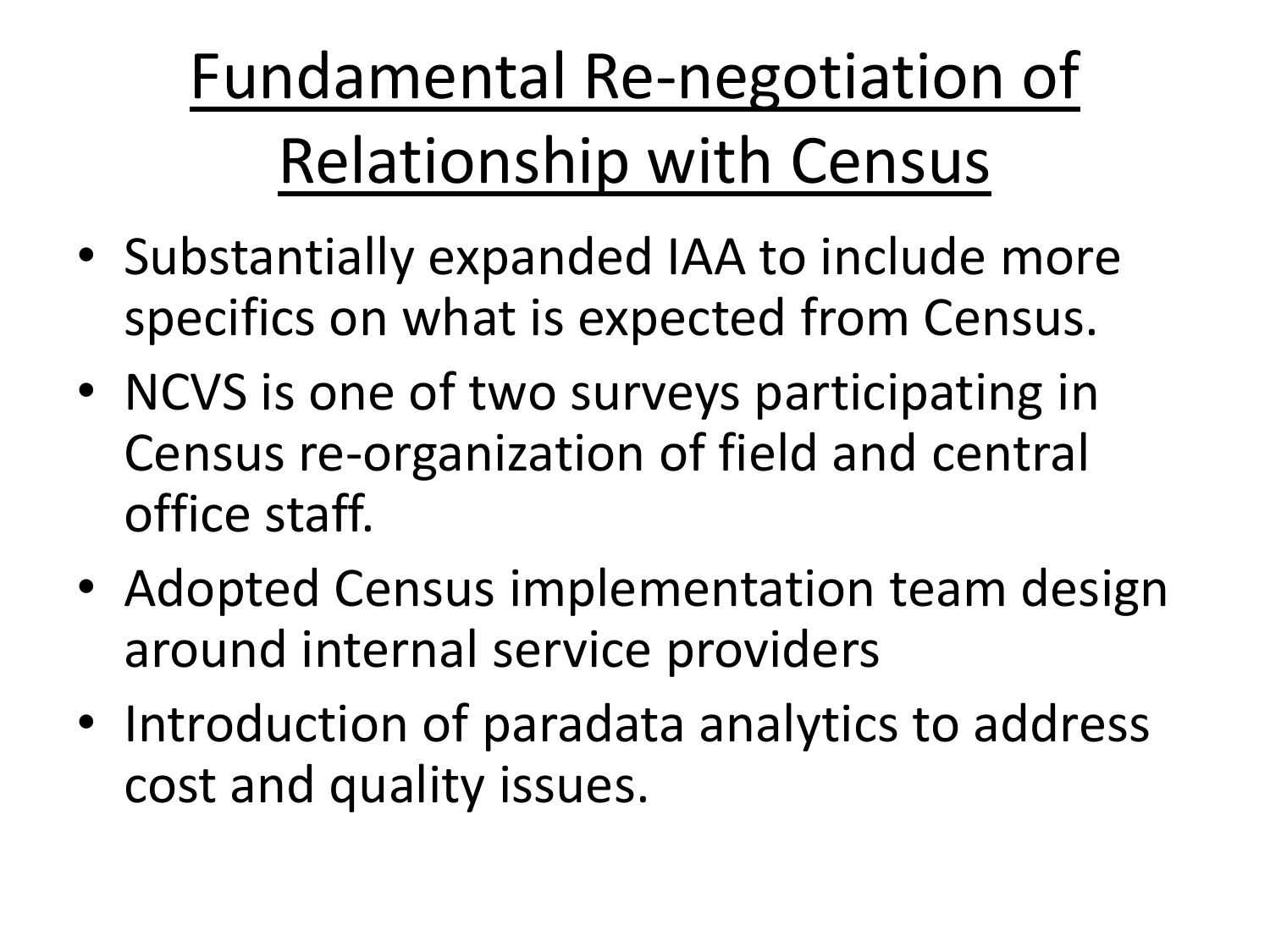#### Changes to infrastructure and process

- Small area focus vetting process
- Protocol for item and supplement review on a routine basis
- Field management- Census RO restructuring, FR supervision and feedback, paradata
- Fitness for use panel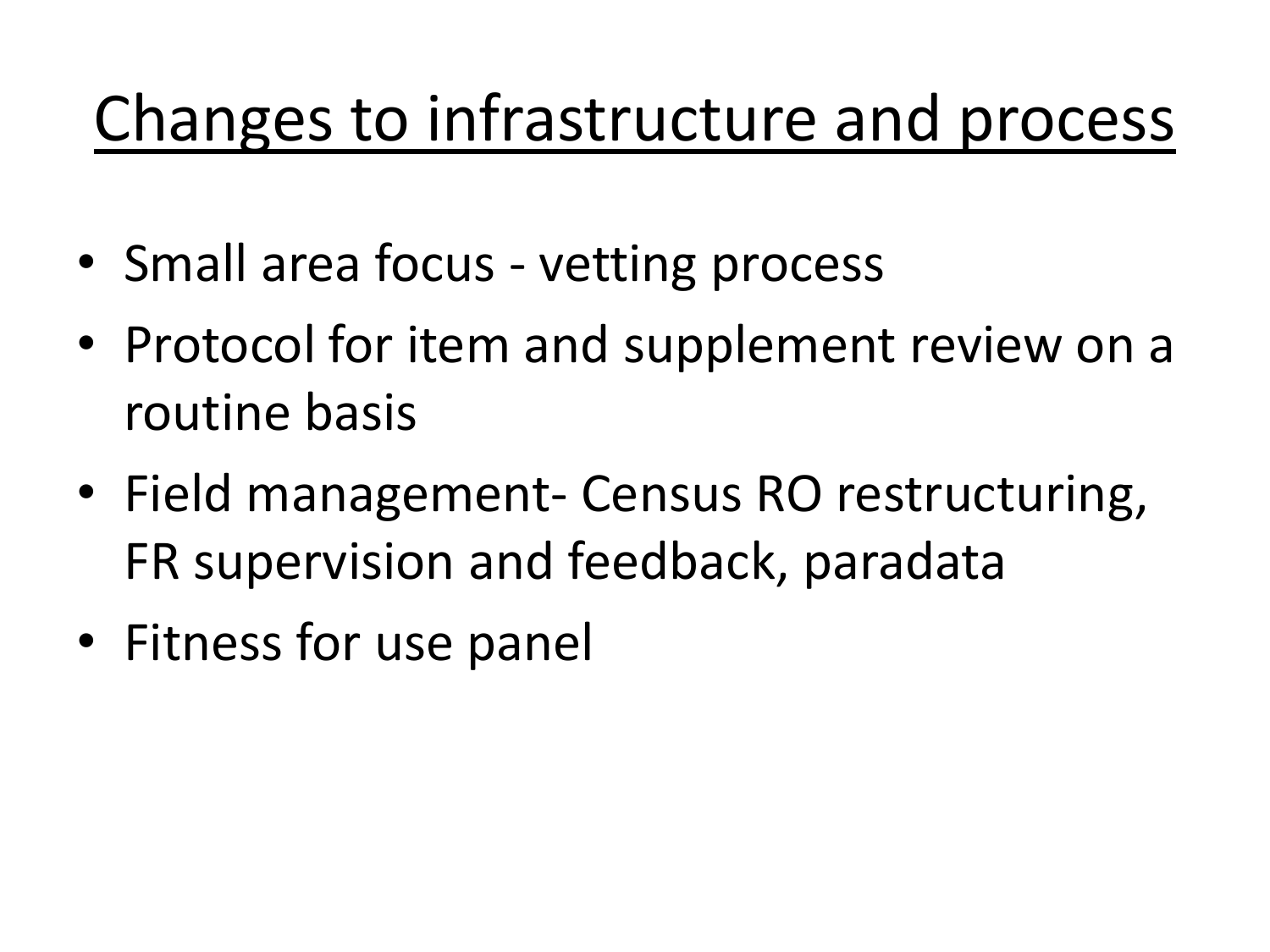#### Research Priorities

- Sub-national estimation program.
- Improving the measurement of rape and sexual assault.
- Exploring long term cost reductions.
- Improving measurement of victimization of juveniles and young children.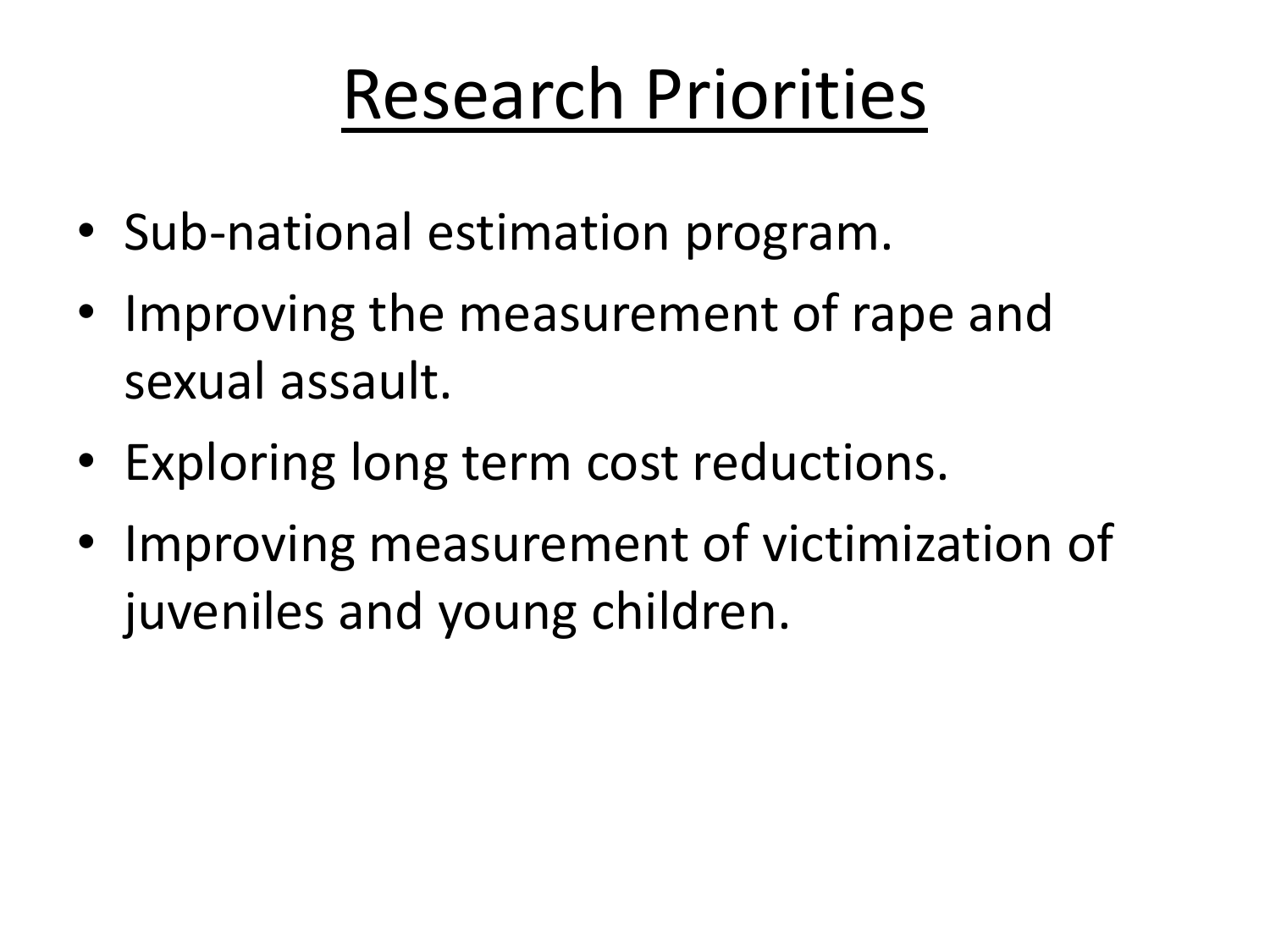#### Sub-national Estimation

- Generic area estimation
- Direct estimates for largest cities and states
	- Simulations demonstrate feasibility
	- Pilot boost to test assumptions of simulations
- Indirect estimates
	- Models under development
- Blended estimates
	- Low cost mailed screeners being tested
	- Blending methods being developed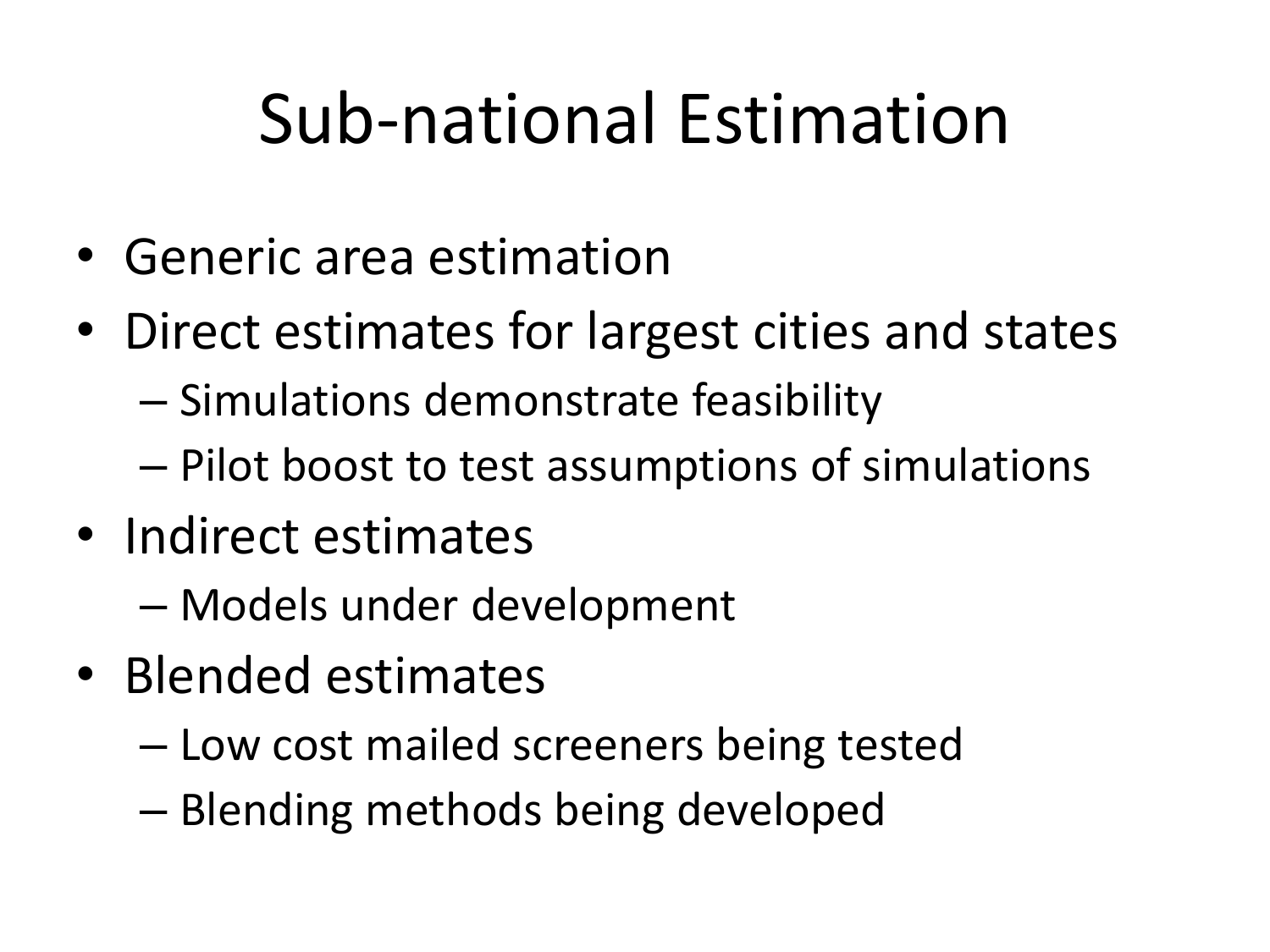# Measuring Rape and Sexual Assault

- NCVS is not the optimum design for measuring rape and sexual assault.
- Competing approaches to measuring these events.
	- Public health approach.
	- Criminal justice approach.
- Public health approach does not satisfy the information demands of the criminal justice system
- CNSTAT panel is charged with identifying an optimum design.
- Field test to follow.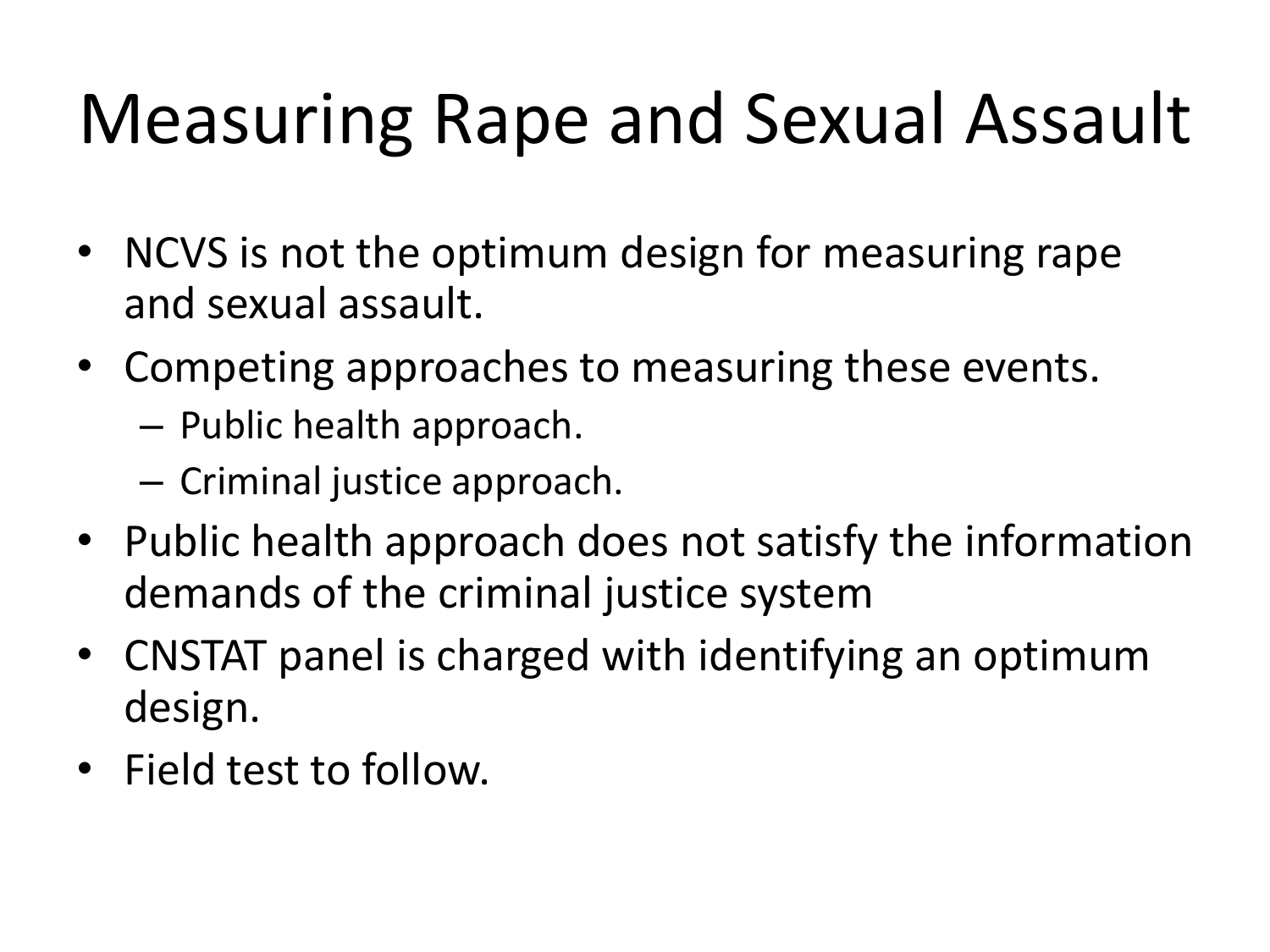#### Research Conducted

- Sample reinstatement- workload
- Refresher training and monitoring
- Small area research- direct and indirect
- Cost/mode studies (initial efforts 2008)
	- Mode
	- IVR
	- Nonresponse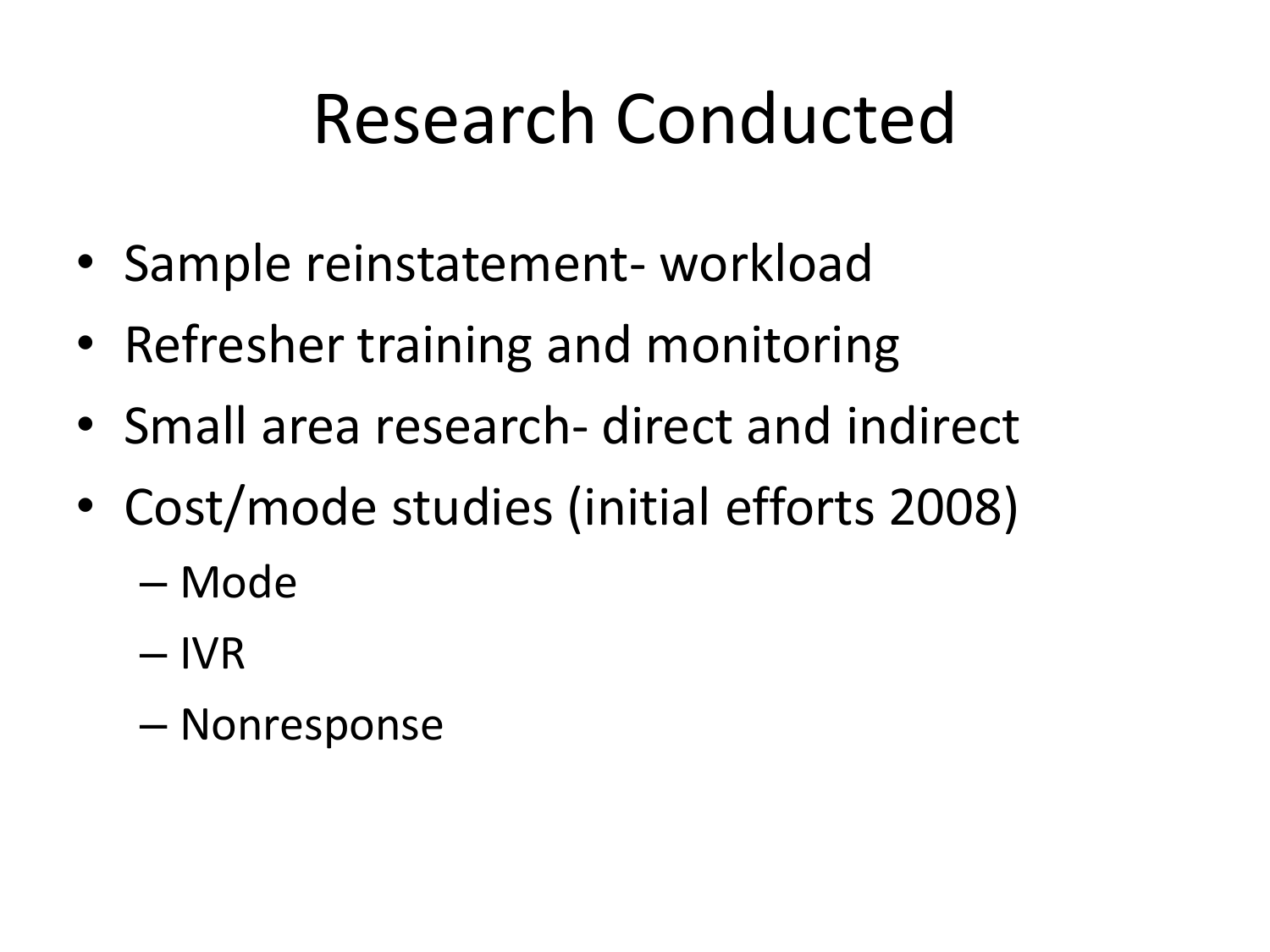# Final Redesign Model

- Design decisions will be made in 2014 for implementation in 2016.
	- If pilot boost successful, expansion of sub-national estimates to larger number of states and localities.
	- Rape and sexual assault field test will indicate if a separate survey is required for measuring these crimes or changes can be made in NCVS.
- Approval process
	- Sub-national estimation—vetting with constituent groups
	- CNSTAT panel for rape and sexual assault
	- DOJ and OMB as part of the budget process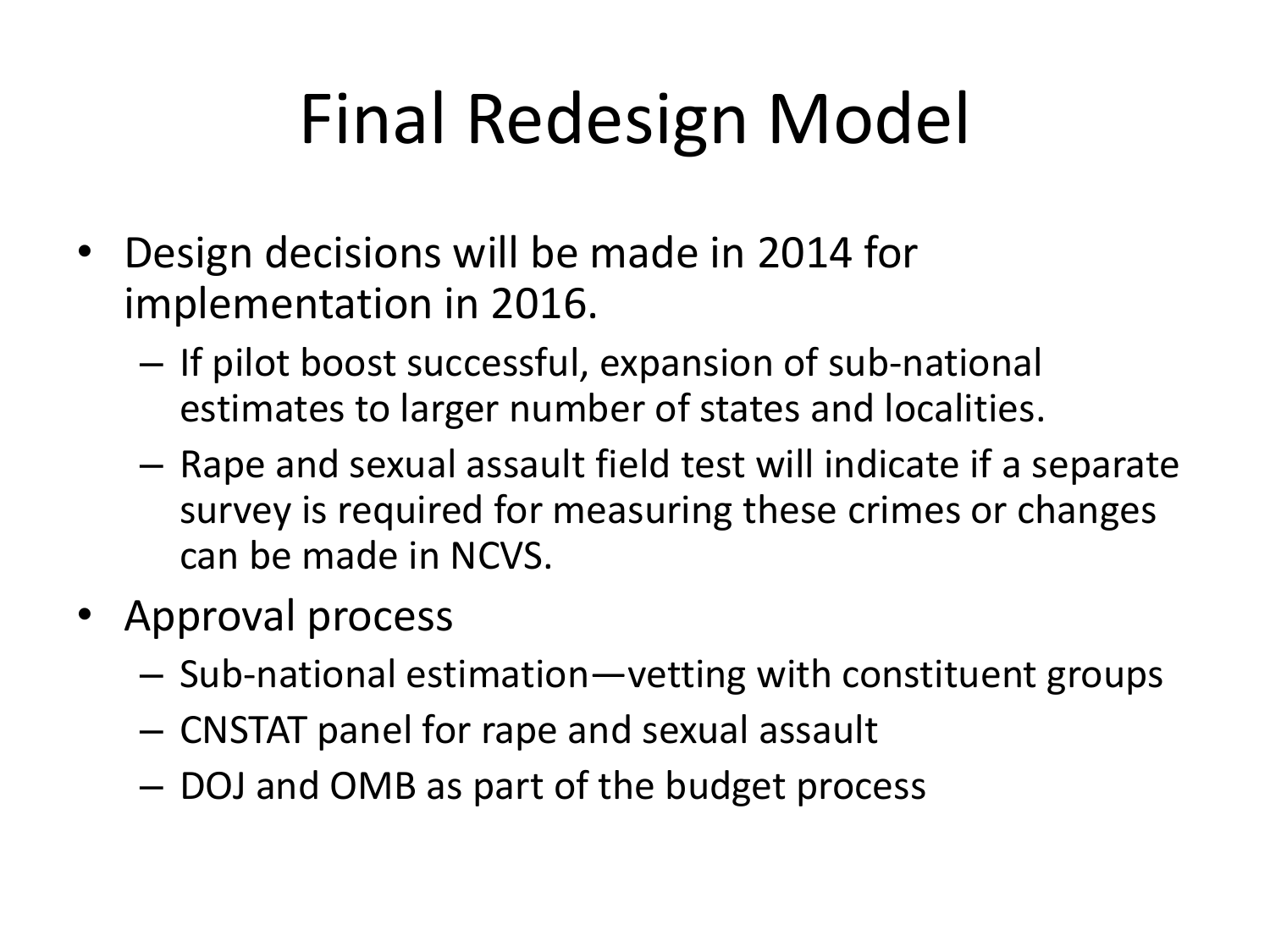# Redesign Evaluation

- Redesign will be successful if the NCVS core survey is stabilized.
	- Sample size restored
	- Training and quality controls in place
	- Control over field staff and costs
- And if the survey plays a larger role in policy formation and resource allocation.
	- Rape and sexual assault statistics seen as authoritative
	- Sub-national estimates used to guide federal funding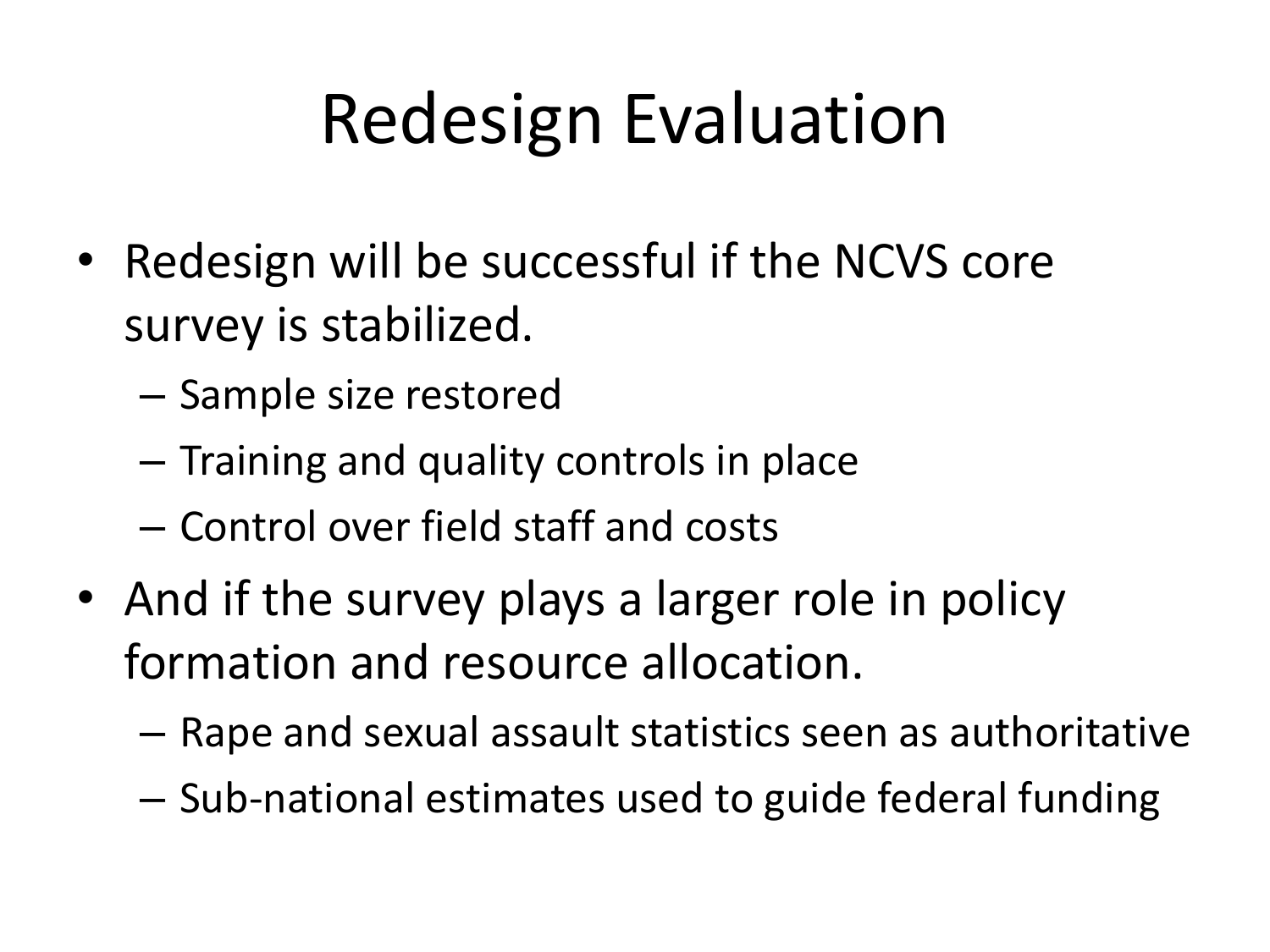#### Current Status

- *Timeline for adoption and implementation* 
	- NAS panel 2008
	- Focus on sample restoration, first wave June 2011
	- Field quality- refresher training and monitoring 2011- 2012
	- Sate-level pilot boost 2013-2015
	- State sample implementation/decennial redesign 2016
	- Instrument recommendations and redesign efforts present-2016
	- New survey in production 2016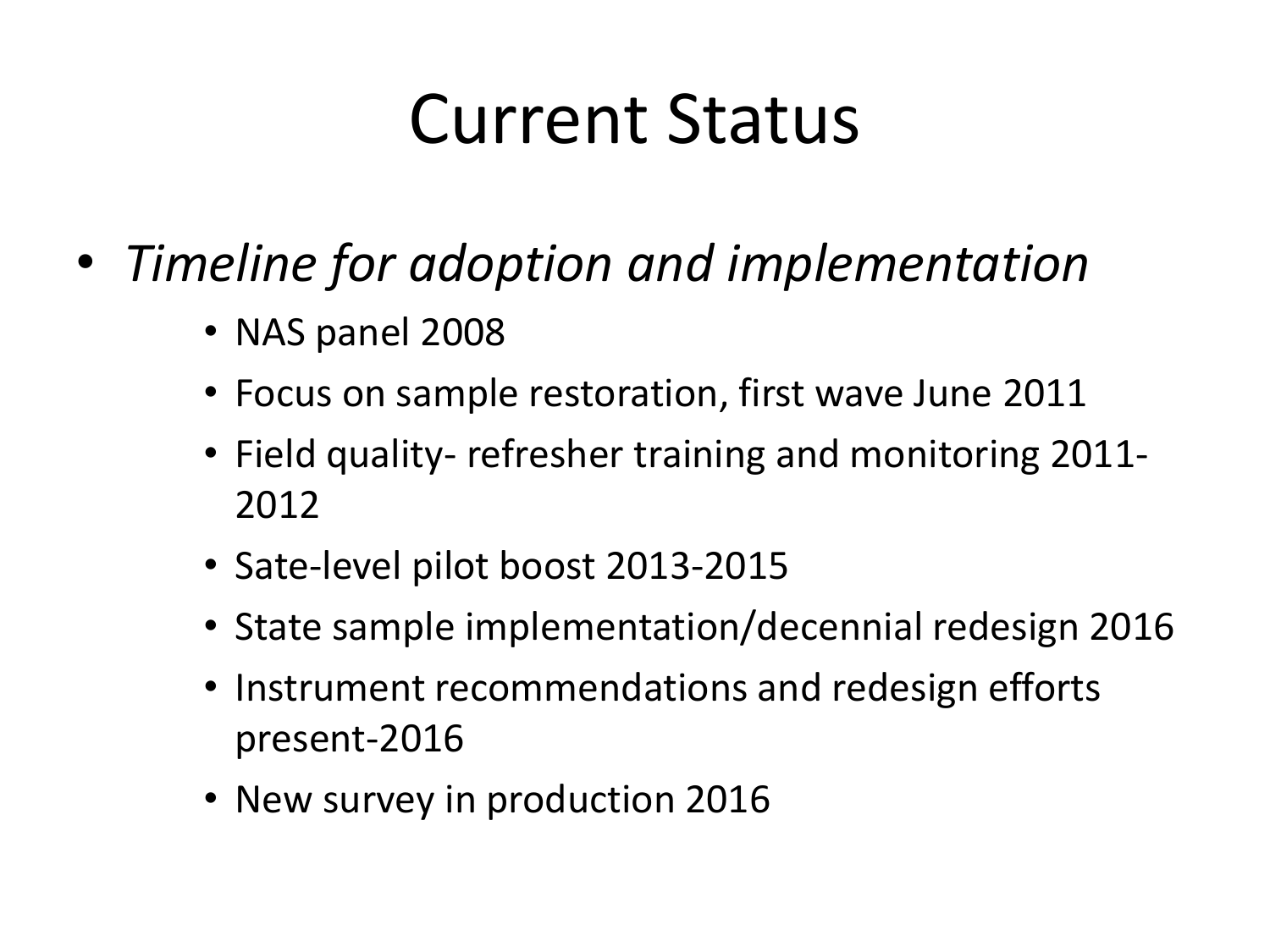#### Costs

- Current survey annualized costs are ~\$27 million
- Approximately \$18M spent on Redesign
- The Redesigned NCVS will do more and it will cost more.